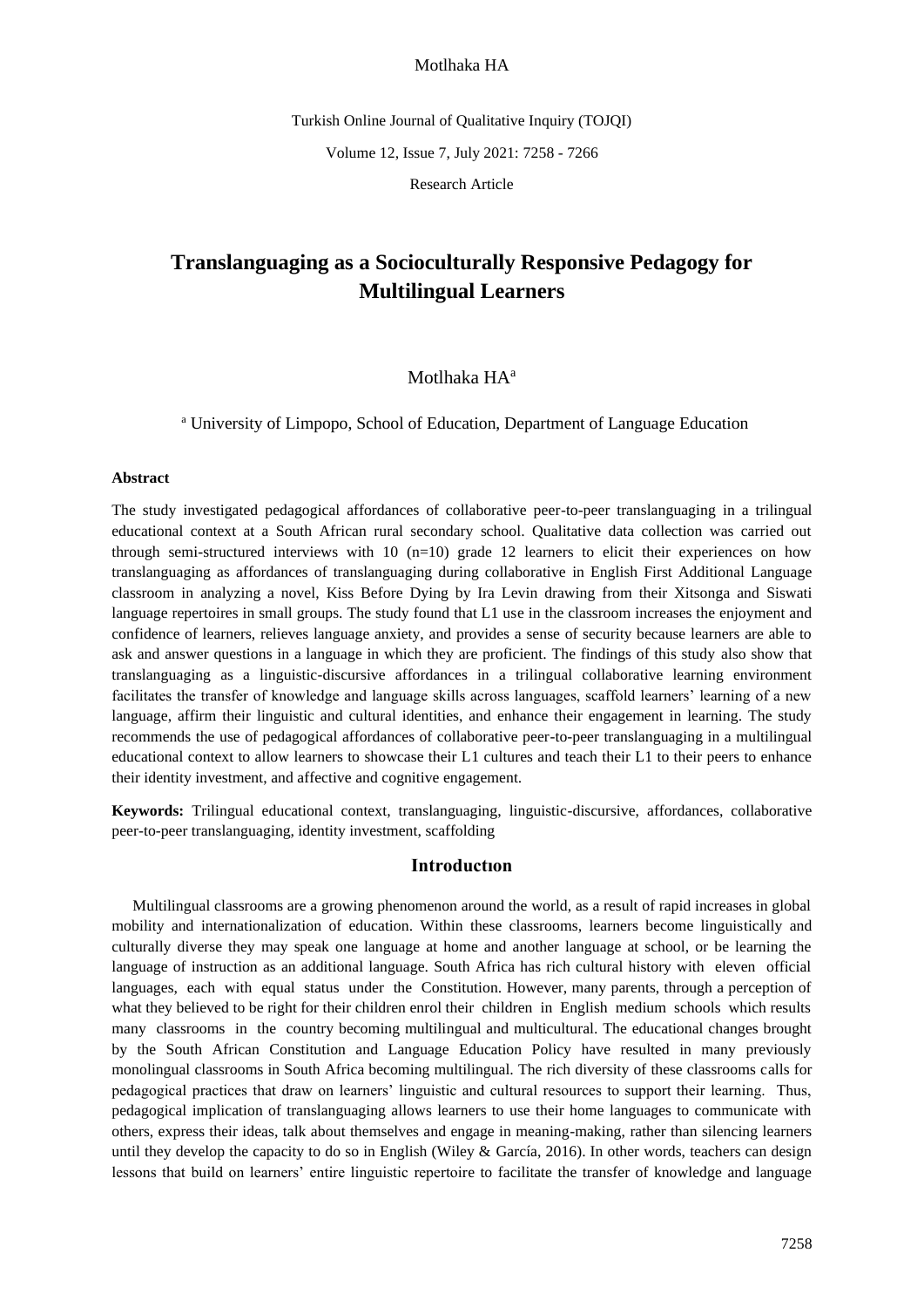### Translanguaging as a Socioculturally Responsive Pedagogy for Multilingual Learners

skills across languages, scaffold learners' learning of a new language, affirm their linguistic and cultural identities, and enhance their engagement in learning (Larsson & Jakobsson, 2018; Canals, 2021).

The integration of learners' home language in teaching and learning provides support to learners while developing their proficiency in a language of instruction, enhances their participation, and understanding of subject-area concepts, making learning more authentic and meaningful for them (Maruma & Motlhaka, 2020; Abraham, 2021).This practice demonstrates flexible multilingual strategies that can address the linguistically structured inequalities in multilingual South Africa and other parts of the world which promote monolingual and epistemological bias (Motlhaka & Makalela, 2016; Mendoza & Parba, 2018; Mgijima, 2021). This suggests the need for scaffolding multilingual learners' linguistic skills which provide adequate support that has not been taken into use, and linguistic approaches have not been systematically used in multilingual settings like South Africa. From this perspective, learning arises from, and is mediated through, various types of affordances, or a myriad of opportunities for meaningful action and interaction offered to an engaged participant (da Silva Iddings, 2018; Canagarajah, 2021). This suggests that translanguaging as a transformative pedagogy promotes academic literacy by acknowledging multilingual capital that African learners bring with them into the classroom as a way of recognizing and promoting African languages as a medium of communication, instruction and assessment in education. Thus, flexible language use in the classrooms enhances the understanding of subject- area concepts and connects content problems with learner experiences outside the school as well as developing their proficiency in a language of instruction. There is an abundance of evidence to show that in classrooms where there are multilingual learners, learners move between their languages naturally (García & Li Wei, 2014). Even in classrooms with English-only policies, acts of translanguaging occur with minimal pedagogical effort from the teacher. This suggests that translanguaging could be a useful pedagogic tool for learners' academic development across perceived language borders because it signals the shift from a focus on bounded language systems to discursive practices as ongoing negotiations of a speakers' linguistic repertoire, which incorporates different dimensions of their personal history, experience and environment, their attitude, belief and ideology, their cognitive and physical capacity. Thus, this study aims to address this gap in the research by documenting the pedagogical affordances of collaborative peer-to-peer translanguaging in a unique trilingual educational context at a South African rural secondary school.

# **Aım Of The Study**

This study aims to investigate pedagogical affordances of collaborative peer-to-peer translanguaging in a unique trilingual educational context at a South African rural secondary school.

# **Context Of The Study**

South Africa is a multilingual country 12 official languages – including sign language – but this is simply not reflected in our classrooms beyond Grade 3. 79.2% of the population speak African/indigenous languages as their home languages, while 8.2% of the population speak English as their home language, which is dominant language of instruction in South African education system. South Africa's current language policy promotes multilingual education, but given Anglo-normative bias towards English, apartheid's subtractive bilingual model of education continues to this day where English takes over from the Home Language as a sole medium of instruction from Grade 4 onwards which results into the detriment of the first language. This study took place at a rural public secondary school in Mpumalanga province, South Africa wherein leaners and teachers possess proficiency in more than one of the indigenous language such as Xitsonga, Sepedi, Setswana, isiZulu, isiXhosa, isiNdebele, SiSwati and Tshivenda. This emerging multilingualism among learners is informed by learners' backgrounds arising from parental intermarrying or speaking different but mutually intelligible dialects. Learners in this study come from low-income homes and have limited English language access outside the school due parents'inadequate literacy and English proficiency. The school is situated in a community which dominantly speaks Xitsonga and SiSwati language, hence these languages are taught at school as learners' home languages and English as First Additional language.

# **Research Methodology**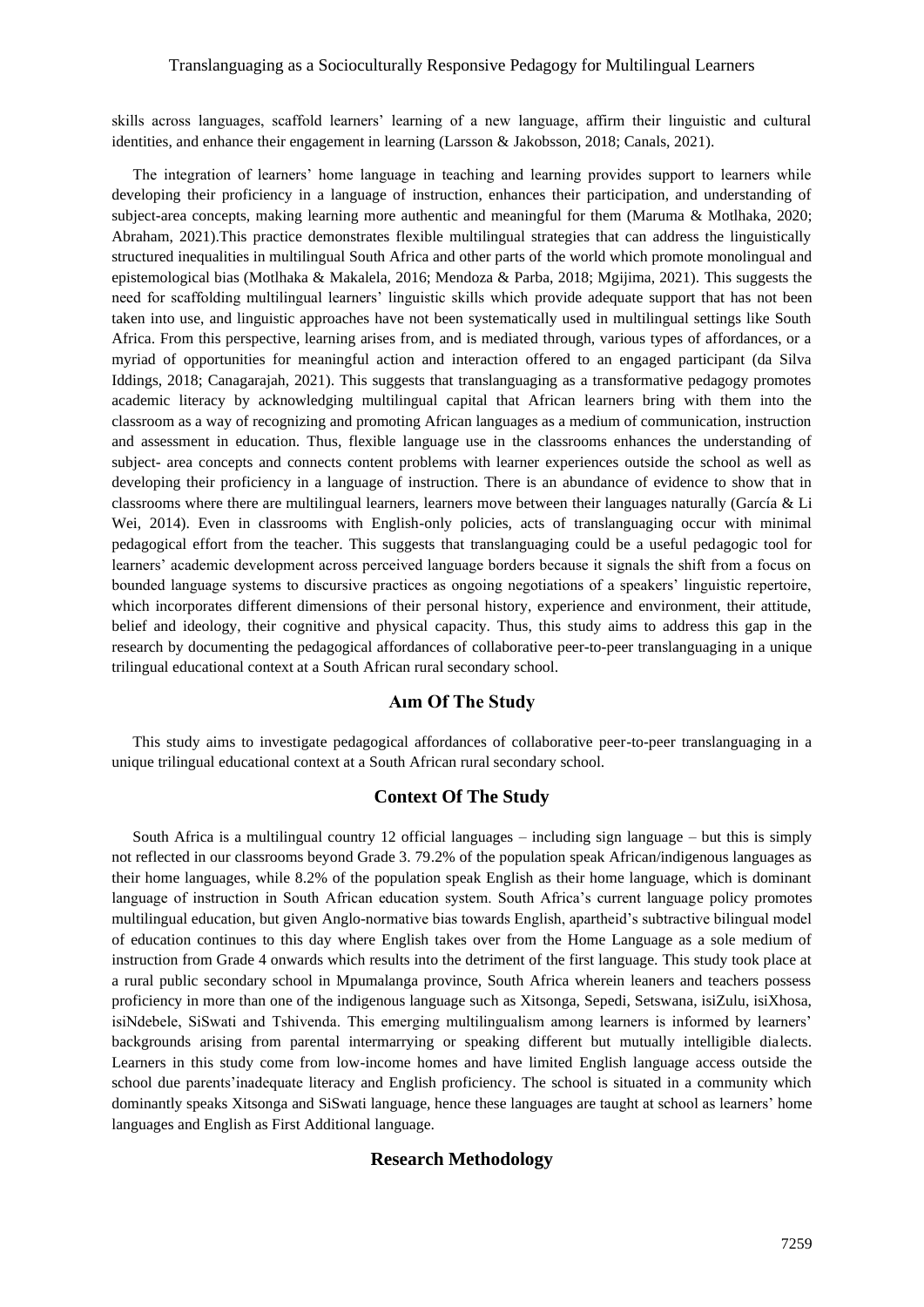The researcher used qualitative approach to investigate how translanguaging as a pedagogical affordances of collaborative peer-to-peer translanguaging in an English First Additional Language classroom to enhance grade twelve learners' analysing and understanding a novel, Kiss Before Dying by Ira Levin drawing from their Xitsonga and SiSwati language repertoires in small groups. This study explores the affordances of translanguaging during collaborative language learning among trilingual learners in grade twelve learners' English First Additional Language classroom at a South African rural public secondary school in Mpumalanga province. This study is underpinned by van Lier's (2004) concept of affordances which refers to "what is available to the person to do something with wherein learning arises from, and is mediated through, various types of affordances, or a myriad of opportunities for meaningful action and interaction offered to an engaged participant(da Silva Iddings, 2018). In this study, collaborative learning is regarded as a social context that provides opportunities for learners to engage in translanguaging through peer interactions hence this study aims to answer the following research questions:

- What are the affordances of translanguaging in collaborative learning among multilingual learners in grade twelve English First Additional Language classroom at a South African rural public secondary school in Mpumalanga province?
- What are learners' reasons for translanguaging during their collaborative peer interactions, and the factors influencing their use of translanguaging?

### **Participants**

The participants for this study include ten grade twelve learners who possess proficiency in more than one of the indigenous language such as Xitsonga, Sepedi, Setswana, isiZulu, isiXhosa, isiNdebele, SiSwati and Tshivenda represented in his classroom. Learners included 5 boys and 5 girls aged between 16-18 years whose home language is either Xitsonga or SiSwati language in trilingual English First Additional Language classroom.

# **Data Collectıon**

Qualitative data collection was carried out through semi-structured interviews with 10  $(n=10)$  grade 12 learners to elicit their experiences on how translanguaging as affordances of translanguaging during collaborative in English First Additional Language classroom in analyzing and understanding a novel, Kiss Before Dying by Ira Levin drawing from their Xitsonga and SiSwati language repertoires in small groups. The researcher prepared a list of all the questions to ask participants and the interview lasted for 10 to 15 minutes per participant. Yet, the format of the interview was open-ended, as each participant was encouraged to express his or her ideas freely, elaborate and even ask questions on their experiences. Interviews were recorded on a voice recorder for a later analysis. This study was guided by the following questions:

- What are the affordances of translanguaging in collaborative learning among multilingual learners in grade twelve English First Additional Language classroom at a South African rural public secondary school in Mpumalanga province?
- What are learners' reasons for translanguaging during their collaborative peer interactions, and the factors influencing their use of translanguaging?

### **Data Analysıs**

The researcher adopted thematic analysis method to identify, analyse and report patterns (themes) within qualitative data. In this study, thematic analysis method of open-ended responses from transcribed interviews helped the researcher to explore the context of teaching and learning of English First Additional Language literature at a level of depth that quantitative analysis lacks while allowing flexibility and interpretation when analysing the data to build trustworthiness and credibility with readers. Thus, analysis of qualitative data can be outlined in five steps: compiling, disassembling, reassembling, interpreting and concluding. The transcriptswerereadseveraltimestoidentifythemesandcategoriesonlearners'andteacher'sexperienceson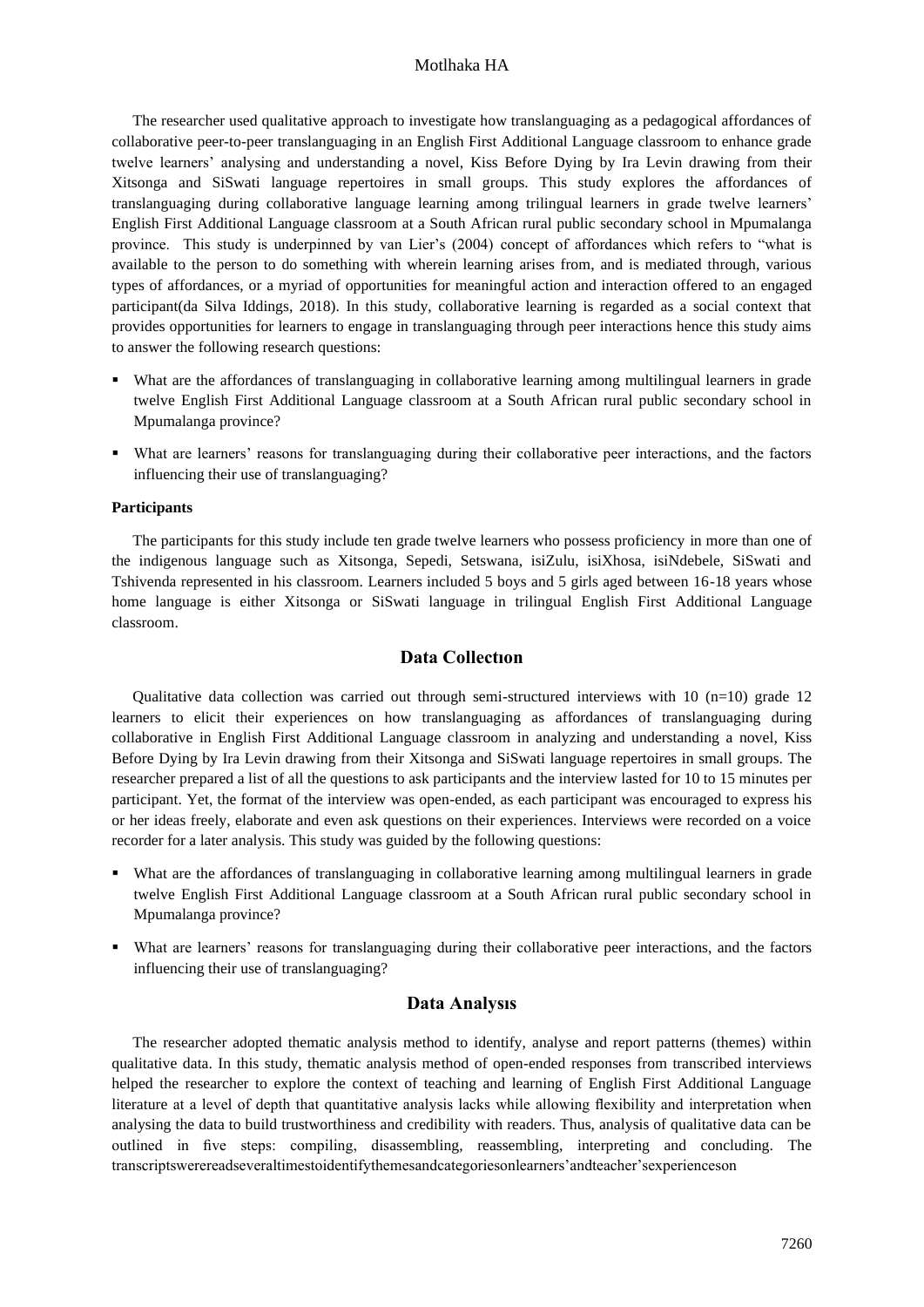translanguaging to improve learners' analysis and understanding of a novel, Kiss Before Dying by Ira Levin drawing from their Xitsonga and SiSwati language repertoires in small groups.

#### **Significance Of The Study**

This study will contribute to the field of English First Additional Language learning both in terms of pedagogy and research. This study will also offer significant pedagogical implications for English First Additional Language teachers in South Africa who may be resistant towards the use of languages other than English in their classrooms and help them to recognize the pedagogical value of translanguaging on how they can facilitate activities that create opportunities for learners to leverage the full affordances of translanguaging. This study makes an important contribution to the body of research by adopting a process approach and documenting the learning that occurs throughout the collaborative process by which learners interact and engage with each other using their shared languages wherein translanguaging is regarded as a shared social practice and an intentional and agentive learner-led collaborative pedagogy for multilingual learners.

# **Dıscussıon Of The Fındıngs**

The aim of this study was to investigate pedagogical affordances of collaborative peer-to-peer translanguaging in a trilingual educational context at a South African rural secondary school. The analysis of data unearthed the following themes:

### **Cognitive-Conceptual Affordances**

The cognitive-conceptual affordances offer learners the opportunity to exchange ideas, clarify their input, reprocess and modify their interlanguage utterance which lead to the development of both the target language and home language within collaborative learning framework (Motlhaka, 2021). Respondents highlighted the following responses in using translanguaging approach in collaborative learning to enhance the development of both the target language and home language:

#### *Excerpt 2*

*The use of SiSwati and English language in explaining the title of the novel titled " A Kiss before Dying" helped me to confidently share my ideas which enhanced my confidence and participation unlike if I was expected to express myself in English only which is somehow problematic for me because all my classmates understand both Xitsonga and SiSwati (SiSwati: Bekune lijaha lebendze lifuna kushada nayinye I ndvodzakati tukwe madvodzakati lamatsatfu ale ndvodza beyicebile inemabhizinisi, leli jaha belifuna kuba nempilo lenhle. English-A kiss is a symbol of love. Bud pretends to love the victims before he kills them => dying. So, he kisses them and then he kills them, so they will never expect it).*

#### *Excerpt 4*

*Being offered the opportunity to express myself in Xitsonga in an English classroom to explain the title of the novel deepened my understanding of the novel before the actual reading and analysis of the novel which also enhanced my English language proficiency (Xitsonga-(A Kiss) Ku tswotswana I mfungho wa rirhandzu. Bud Corlins a endla onge u rhandza vaxanisiwa va yena loko a ngase vadlaya. (Dying) Bud a sungula hiku tswotswa vaxanisiwa kutani a va dlaya, leswi a endlela leswaku vanga lemuki kungu ra yena. English-A kiss is a symbol of love. Bud pretends to love the victims before he kills them => dying. So, he kisses them and then he kills them, so they will never expect it).*

Above excerpts show that translanguaging played an important role in helping learners perform important cognitive-conceptual functions which scaffolded their collective learning. Explaining the title of the novel in using Xitsonga and SiSwati as their home languages increases learners' motivation, confidence, and participation by building on each other's suggestions through a combination of languages. The study found that L1 use in the classroom increases the enjoyment and confidence of learners, relieves language anxiety, and provides a sense of security because learners are able to ask and answer questions in a language in which they are proficient (Neokleous, 2017). This understanding of translanguaging positions the language practices of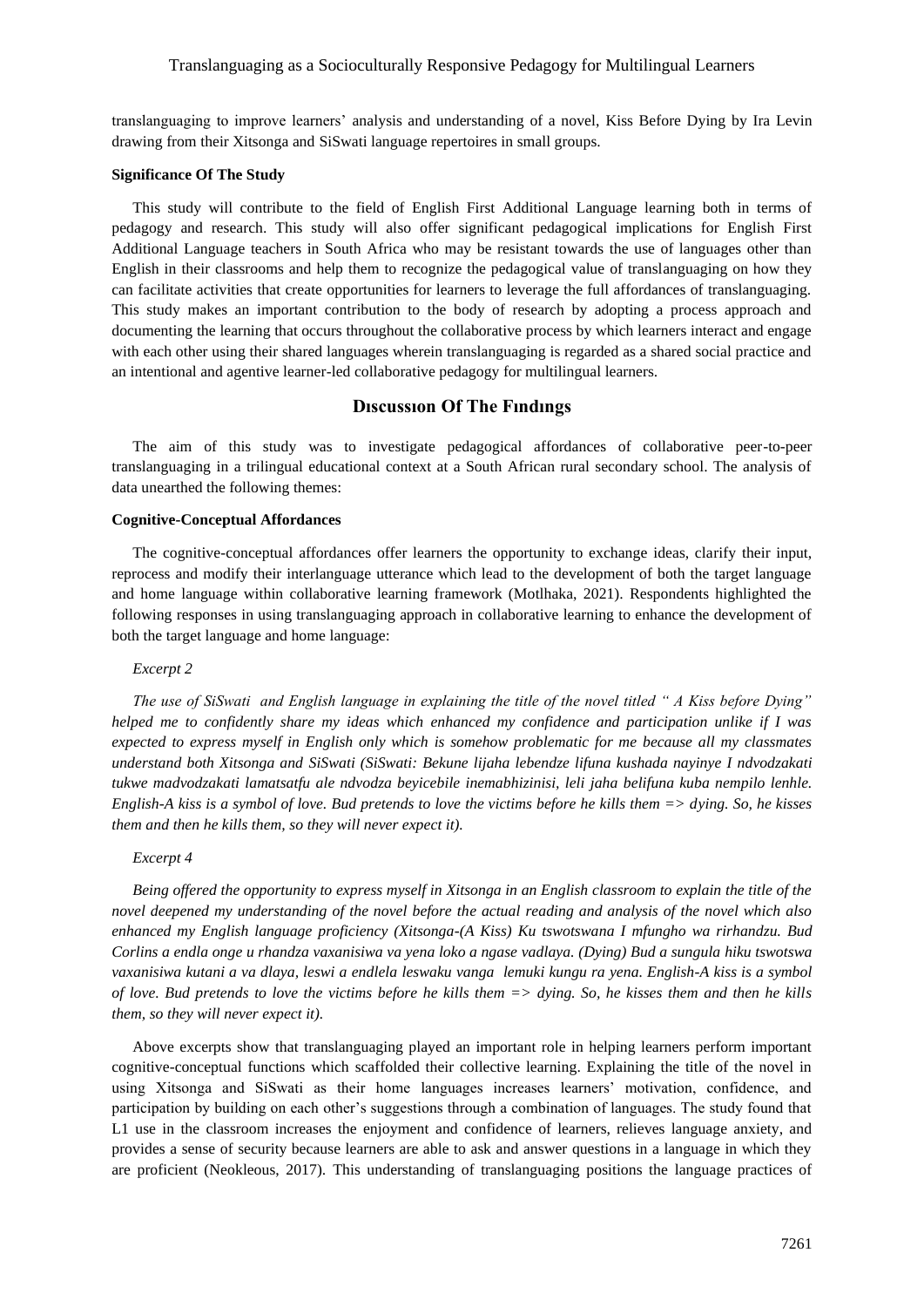multilingual learners as the norm and privileges of the linguistic and semiotic practices of learners above the named language systems which are rooted in Vygotsky's sociocultural theory (SCT) which views learning as inherently a social process activated through the Zone of Proximal Development (ZPD) in which working with more capable peers increases the potential level of development (Vogel & García, 2017; Kleyn & García, 2019). This suggests that learners are more confident and motivated to express their ideas when using their various linguistic resources to understand texts drawing from more one language as they shuffle between languages at their disposal. In other words, translanguaging through collaborative learning allows learners to learn by sharing their thoughts and provides them with the opportunity to bring real and authentic speaking experiences in the classroom using multiple languages and language improvisation to locate common ground for meaning-making within the *trans* (Abraham, 2021; Canagarajah, 2021).

#### **Literacy development across languages**

The use of translanguaging enacted literacy development across languages by validating the use of Xitsonga, SiSwati and English language interchangeably to create a high degree of interest, promote high-level of thinking and give trilingual learners the confidence they need to be successful in learning by developing vocabulary in these languages as indicated below:

### *Excerpt 3*

*Translating and explaining the meaning of a words such as Puzzled – state of being confused because somebody does not understand something (Xitsonga – kuva munhu a hlanganahlanganile hikuva a nga twisisinchumuwun'wana. SiSwati – kuba mundu a qakekile ngoba angávisisi lokunye) and Despair – the complete loss or absent of hope (Xitsonga – ku hetiseka ka kuhelela hi tshemba kumbe kuva tshemba ringarikona. SiSwati – kuphelela ngelitshembo nokuba litshemba lingekho) helped me understand how to explain these concepts in Xitsonga and English language than having to explain them in SiSwati as my home language.*

#### *Excerpt 5*

*I think the use of Xitsonga and SiSwati language to explain meaning of unfamiliar concepts during collaborative discussion has improved my English language comprehension and validated my identity through the use of my SiSwati language when explaining concepts such as Dormitory – a university or college hall of resident or hostel (Xitsonga language – I ndhawu eYhunivhesiti kumbe Kholeji laha ku etlelaka machudeni; SiSwati – I ndzawo eskoleni la kulala bafundzi khona) and possessive – demanding someone's total attention and love (Xitsonga – kuva munhu a lava rirhandzu na nkarhi wa wena swiva eka yena hinkwaswo; SiSwati – kufuna lutshando lomundu lonke ne skhatshi sakhe sonke abe nawewedwa).*

The findings of this study show that translanguaging as a linguistic-discursive affordances in a trilingual collaborative learning environment facilitates the transfer of knowledge and language skills across languages, scaffold learners' learning of a new language, affirm their linguistic and cultural identities, and enhance their engagement in learning. In other words, learners' use of translanguaging scaffolds learners' linguistic knowledge, and how the use of their linguistic-discursive functions lead to the development of literacy across languages. The findings of this study are supported by Wiley and García (2016) who found that multilingual strategies such as translanguaging allow learners to use their home languages to communicate with others, express their ideas, talk about themselves and engage in meaning-making, rather than silencing learners until they develop the capacity to do so in English. This suggests that integrating learners' home languages into the classroom also helps teachers to build a strong bridge between learners' home and school language practices and makes learning more authentic and meaningful. The findings support Cummins' (1979) interdependence or iceberg hypothesis which reveals the relationship of the first language to the learning of another language wherein bilingual learners to think about the correct use of language and related vocabulary as they move across languages to develop their cognitive skills. In this case, learners supported each other's knowledge on vocabulary usage, explaining the meaning of unfamiliar vocabulary to their peers, providing translations of words and phrases to teach their peers new vocabulary, and used linguistic prompts to help their peers express their idea as way of making language learning more accessible for their peers. These findings are consistent with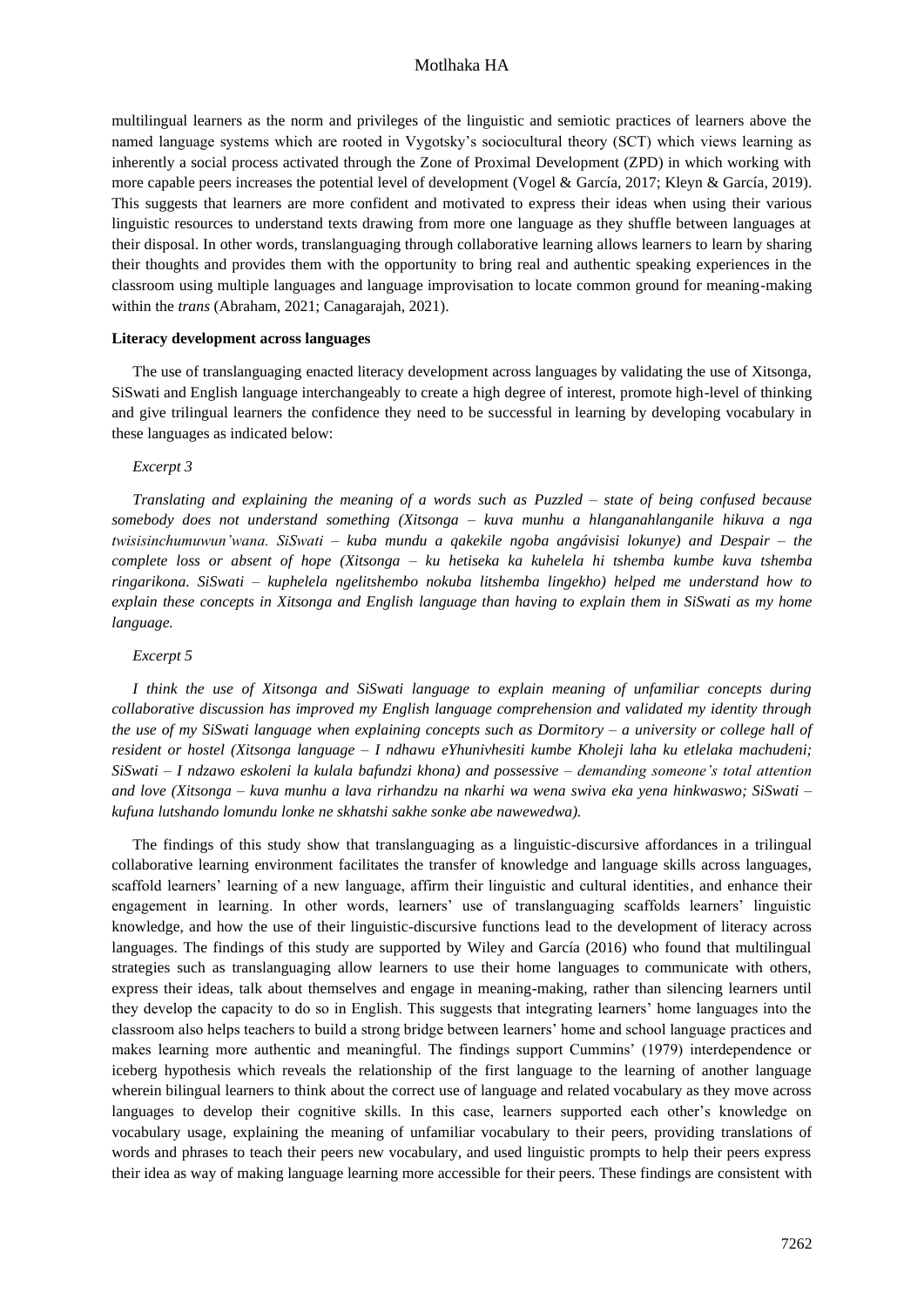### Translanguaging as a Socioculturally Responsive Pedagogy for Multilingual Learners

the research on translanguaging which builds learners' metalinguistic awareness and the metacognitive ability to use features of their linguistic repertoire selectively and purposefully. In other words, through cross-lingual transfer, conceptual knowledge developed in one language helps to make input in the other language comprehensible as way of advocating expansion of the instructional space to include learners' and teachers' multilingual repertoires (Maruma & Motlhaka, 2020).

#### **Affective-Social Affordances**

The affective-social affordances are consist of specific functions which build rapport, engage peers in social interactions, and provide socio-emotional support and assistance to one another by creating a collaborative community of practice. Respondents highlighted the following responses in appreciating the opportunity to contribute their ideas in Xitsonga or SiSwati language instead of using English language only to Asking peers for their opinion on a topic, seek affirmation from peers about one's own answer, ask questions to help peers identify mistakes in their work in discussing the point of view and themes of the novel, Kiss Before Dying by Ira Levin drawing from their Xitsonga and Siswati language repertoires in small groups:

#### *Excerpt 6*

*The use translanguaging in collaborative dialogue improved our interest and engagement in discussions, and our attitudes towards English language learning regardless of our English language proficiency level because we felt comfortable to explain our understanding in Xitsonga language when we discussing the point of view of the novel (It is an omniscient narrator. He is not involved in the story but tells us all the events and thoughts of the main character.Xitsonga language- Muhlayi wa hungu leri u twala arina vutivi byo enta hi vatlangi, kambe a nga twali ari kona eka hungu naswona u kota ku hlamusela minongonoko hinkwayo ya xitori na miehleketo ya ximunhuhatwankulu.*

#### *Excerpt 7*

*I think translanguaging approach gave us the opportunity to confidently interact with one another and benefit linguistically across three languages from the collaboration to achieve higher level of thinking to demonstrate an understanding of the themes of the novel (The fight between good and bad: Bud is very bad because he abuses the women who are willing to love him just to achieve his goal: to get rich. He kills three people to get to his goal, but then there's Gordon who finds out about the real Bud and makes him stop (by 'killing' him). Gordon is good and he wins. Xitsonga language- ntlimbo exikarhi ka leswinene na swobiha. Bud a nga na mahanyelo hikuva u xanisa vavasati lava van'wi rhandzaka kuva a humela mahlweni na rhengu ra yena ro fuma. Bud u dlaye vanhu vanharhu kuva kungu ra yena rihumelela, kambe kuna Gordon lweyi a nga endla vulavisisi hi Bud a endla leswaku rhengu ra yena ringa humeleli (hikun'wi 'dlaya'). Gordon I kahle naswona wa hlula.SiSwati language-Lembi emkhatsini kwalo kubi na lokuhle: Bud unenhlitiyo lembi ngoba uhlukubeta lomfati lobe katimisele kumtsandza nedi ngoba a funa kufeza tifiso takhe kutsi acebe.Ubulale bantfu labatsatfu ngoba ufuna kufeza tifiso takhe, kodwa bekune lijaha libito lakhe ngu Gordon yatfolakutsi lo Bud uluhlobo luni lwemutfu bese wamentakutsi ayekele lokubulala, Gordon unenhlitiyo wa phumelela.*

Above excerpts show that respondents were confident to engage in a discussion using Xitsonga and SiSwati language repertoires in small groups harness these languages which assisted them in moving through their Zone of Proximal Development (Vygotsky, 1978) in the development of their English First Additional Language when discussion the point of view and themes of the novel. The findings of this study suggest that peer scaffolding through translanguaging is one of the most active strands of sociocultural research in collaborative L2 learning when learners collaboratively co-constructed knowledge English language using their Xitsonga and Siswati home language repertoires. This suggests that learners' interactions during collaborative learning leads to collective decisions about the linguistic content and social talk to establish group cohesion and positive interdependence within the group to reduce anxiety and developing empathy for others (Motlhaka, 2021. In other words, collaborative learning reduces learners' language anxiety, builds their self-confidence and creates more positive attitudes towards English language learning through Xitsonga and SiSwati language repertoires. Translanguaging through collaborative learning advocates for learner-learner interaction which is usually less structured and more spontaneous than teacher-learner interaction, which increases the opportunities for learners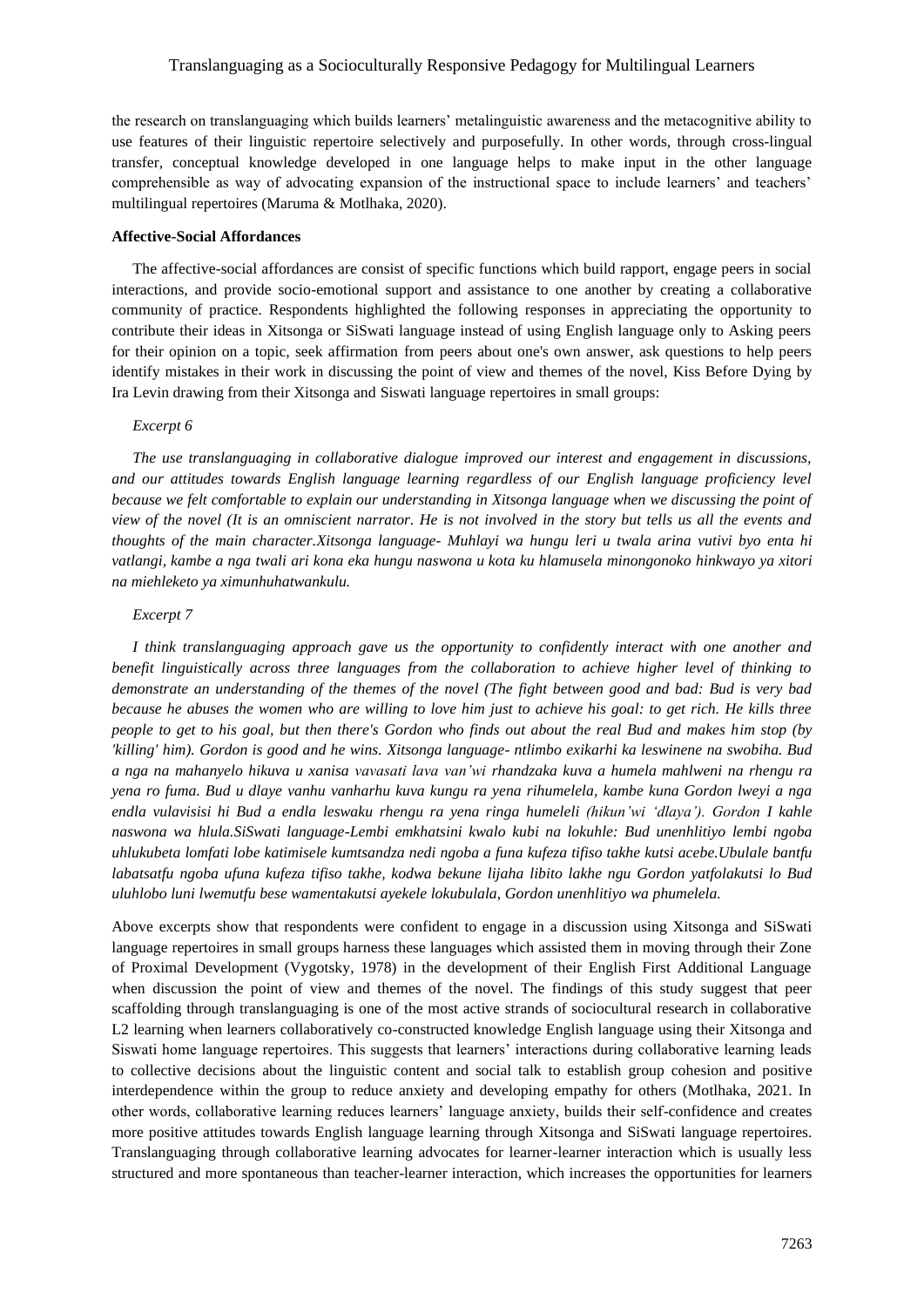to explore and use language for a greater variety of communicative purposes. The results of this study are aligned with the assertion of Motlhaka (2021) who found that translanguaging through collaborative learning develops learners' self-confidence and self-esteem as well as a sense of accomplishment when they shuttle across languages to create optimal conditions for English language learning. In addition, learners demonstrated higher-order and critical thinking skills through their translanguaging interactions (e.g., rationalizing their suggestions, justifying their answers, evaluating each other's suggestions and work based on specific criteria, challenging and counter-challenging each other's ideas, clarifying and elaborating on ideas, analyzing topics and issues from multiple perspectives, and discussing cause and effect relationships). Thus, translanguaging created space for a process of mutual scaffolding where there was an active exchange of linguistic and content knowledge, and provision of socioemotional support as well as co-learning and development of English First Additional Language occurred by crossing discursive boundaries.

#### **Preserving Cultural Identity**

The use of African languages in an English First Additional Language through translanguaging pedagogy preserves learners' cultural identity with asserting their cultural identity as highlighted by respondents below:

#### *Excerpt 8*

*The use of SiSwati language in English First Additional Language classroom affirmed my identity and culture because I engaged into a discussion with my classmates with pride and confidence which instilled a sense of self-identity and ownership in the co-construction of knowledge by expressing myself in my home language when I was explaining the message of the novel in SiSwati-Umulayeto wa lomdlalo-Umulayeto kule ncwadzi kutsi ungamutsembi lo locabanga kutsi ungamutsemba. English-the message in the novel from Ira Levin is that don't trust the one whom you thought you could trust).*

#### *Excerpt 9*

*Translanguaging helps me to draw knowledge from Xitsonga language repertoires as my home language and make connection with SiSwati language as way of preserving my cultural identity through language while developing my English language proficiency when I was explaining the plot of the novel (Xitsonga-Nongonoko wa Novele Bud Corlins I jaha ra mbilu yama kwanga leri ari ta endla xin'wananaxin'wana kuva ritikuma ri hanya vutomi bya rifumo na nkoka. Jaha leri ritirhe ePacific ka nyimpi ya misava ya vumbirhi, loko a huma hi lembera 1947 a lemuka leswaku tata wa yena u dlayiwile eka nghozi ya movha loko yena a hari matikomambe. English-Bud Corliss is a young man with a ruthless drive to rise above his working-class origins to a life of wealth and importance. He serves in the [Pacific](https://en.wikipedia.org/wiki/Pacific_Ocean_theater_of_World_War_II) in World War II, and upon his honourable discharge in 1947 he learns that his father was killed in a car accident while he was overseas).*

Above excerpts show that respondents were happy when their cultural and linguistic identity was affirmed when they were allowed to use Xitsonga and SiSwati language repertoires in small groups to harness these languages *while developing their English language proficiency*. The findings of this study suggest that learners' language choices in the classroom was influenced by their discourses of being proficient in Xitsonga and SiSwati language regarding the status and importance of different languages for optimal participation and learning. Given the linguistic and cultural diversity of many classrooms today, it is important to understand how multilingual L2 learners draw on their L1 during their spoken interactions to collaborate in a way that collectively scaffolds their learning because their shared L1 had comparable representations of the L2 system, they usually understood each other when using interlanguaging patterns influenced by their L1 (Henry, Thorsen & MacIntyre, 2021). Therefore, in preserving learners' cultural identity, the findings of this study support SLA research informed by Vygotskian sociocultural theory (SCT) which suggests the use of languages other than English reduces learners' anxiety, enhances the affective learning environment, accounts for sociocultural factors, facilitates the incorporation of learners' life experiences into their interactions, and supports the development of a learner-centred curriculum. In other words, teaching through multilingual lens shows that using learners' L1 in English classroom is a meaning-making tool, formidable cognitive resource and a means of communicating ideas rather than an end in itself to maximize the benefits of learners' L1 use in academic learning, hence learners use their L1 when they engage in private verbal thinking during the reasoning and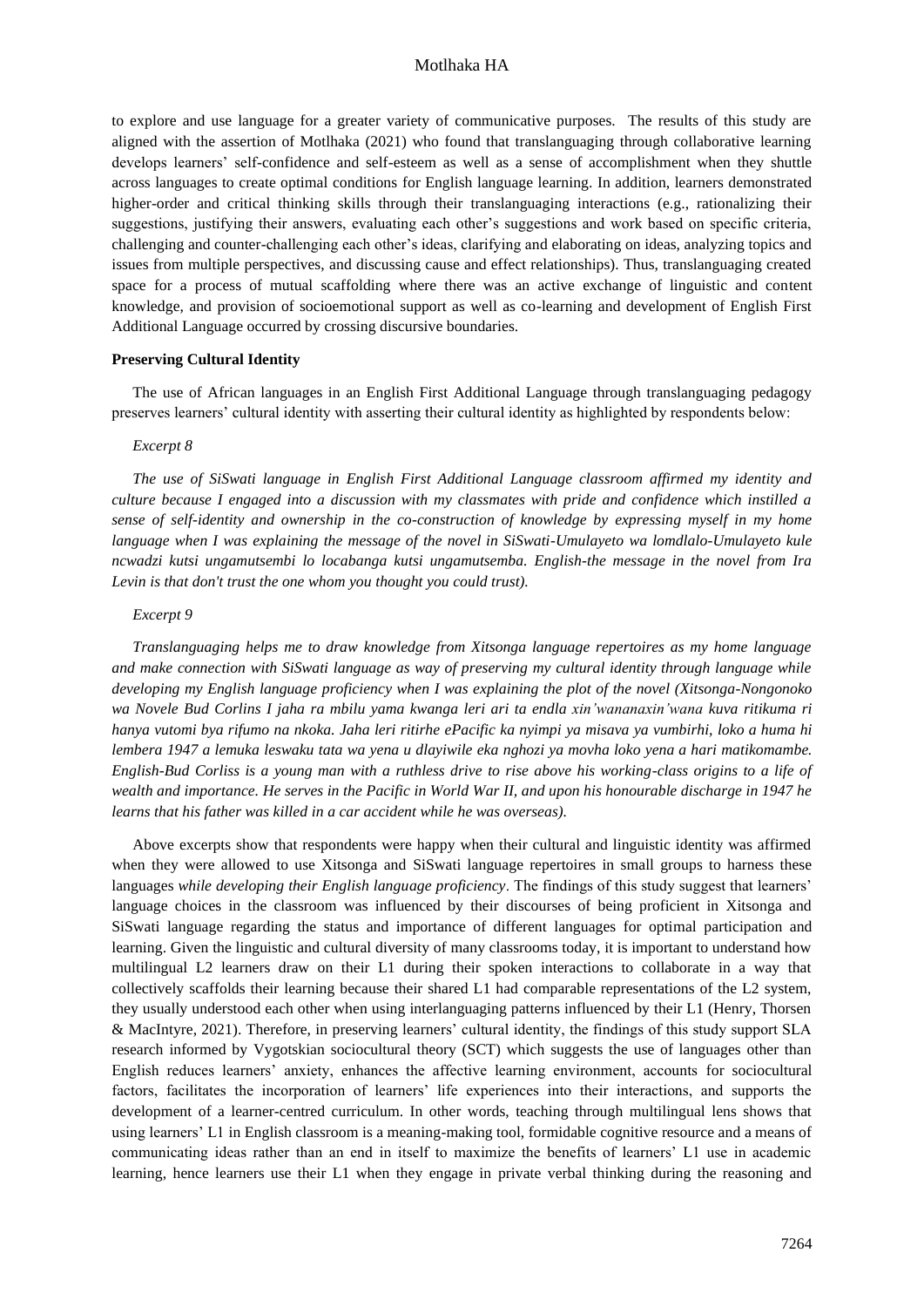### Translanguaging as a Socioculturally Responsive Pedagogy for Multilingual Learners

problem-solving stages of L2 language tasks. It could be concluded that learners' discourse also revealed that they used their L1 to fulfil various communicative and social functions such as asking, clarifying, suggesting, requesting, instructing, favour-asking, affirming, apologizing, encouraging, and joking as way of preserving their cultural identity. Furthermore, welcoming learners' L1 into the classroom validates who they are as individuals, and affirms their lived experiences. When learners' identities are affirmed in the classroom and they are enabled to invest their identities in their learning, they will engage more academically not only in language learning but across the curriculum. For example, in Gagné and Soto Gordon's (2016) study indicated that allowing learners to showcase their L1 cultures and teach their L1 to their peers successfully enhanced their identity investment, and affective and cognitive engagement. This makes learning more personal, authentic and meaningful for them, and improves the links between school, home and community which value their multilingual identities and enhance socioemotional development.

### **Conclusıon**

The study investigated pedagogical affordances of collaborative peer-to-peer translanguaging in a trilingual educational context at a South African rural secondary school. The study found that L1 use in the classroom increases the enjoyment and confidence of learners, relieves language anxiety, and provides a sense of security because learners are able to ask and answer questions in a language in which they are proficient. In other words, translanguaging through collaborative learning allows learners to learn by sharing their thoughts and provides them with the opportunity to bring real and authentic speaking experiences in the classroom using multiple languages and language improvisation to locate common ground for meaning-making within the *trans* (Abraham, 2021; Canagarajah, 2021). The findings of this study show that translanguaging as a linguisticdiscursive affordances in a trilingual collaborative learning environment facilitates the transfer of knowledge and language skills across languages, scaffold learners' learning of a new language, affirm their linguistic and cultural identities, and enhance their engagement in learning. The findings support Cummins' (1979) interdependence or iceberg hypothesis which reveals the relationship of the first language to the learning of another language wherein bilingual learners to think about the correct use of language and related vocabulary as they move across languages to develop their cognitive skills. The study recommends the use of pedagogical affordances of collaborative peer-to-peer translanguaging in a multilingual educational context to allow learners to showcase their L1 cultures and teach their L1 to their peers successfully as way of enhancing their identity investment, and affective and cognitive engagement.

### **REFERENCES**

- [1] Abraham, S. (2021). Paradigmatic fronteras: Troubling available design and translanguaging with sticky literacy. Journal of Early Childhood Literacy, 0(0) 1–25.
- [2] Alastair Henry, Cecilia Thorsen & Peter, D. MacIntyre (2021): Willingness to communicate in a multilingual context: part one, a time-serial study of developmental dynamics, Journal of Multilingual and Multicultural Development, 1-20
- [3] Canagarajah S (2021) Materialising semiotic repertoires: Challenges in the interactional analysis of multilingual communication. International Journal of Multilingualism 18(2): 206–225.
- [4] Canals, L. (2021). Multimodality and translanguaging in negotiation of meaning, Foreign Language Annals, 1–24.
- [5] da Silva Iddings, A. C. (2018). Applying sociocultural theory to prepare teachers to work with culturally and linguistically diverse students and families. In J. P. Lantolf, M. E. Poehner & M. Swain (Eds.) The Routledge handbook of sociocultural theory and second language development (pp. 505-526). New York, NY: Routledge.
- [6] Gagné, A., & Soto Gordon, S. (2016). Leadership education for English language learners as transformative pedagogy. Intercultural Education, 26(6), 530-546.
- [7] García, O. & Wei, L. (2014). Translanguaging: Language, bilingualism and education. London, United Kingdom: Palgrave Macmillan Pivot.
- [8] Kleyn, T., & García, O. (2019). Translanguaging as an act of transformation: Restructuring teaching and learning for emergent bilingual students. In L. de Oliveira (Ed.), The Handbook of TESOL in K-12 (1st ed.) (Eds.), Malden, MA: John Wiley & Sons (pp. 69-82).
- [9] Maruma, K. & Motlhaka H.A (2020). Translanguaging as a Heteroglossic Practice Across Disciplines: A Case of Grade 12 Learners in a Geography Classroom. Solid State Technology, 63(2s), 10187-10194.